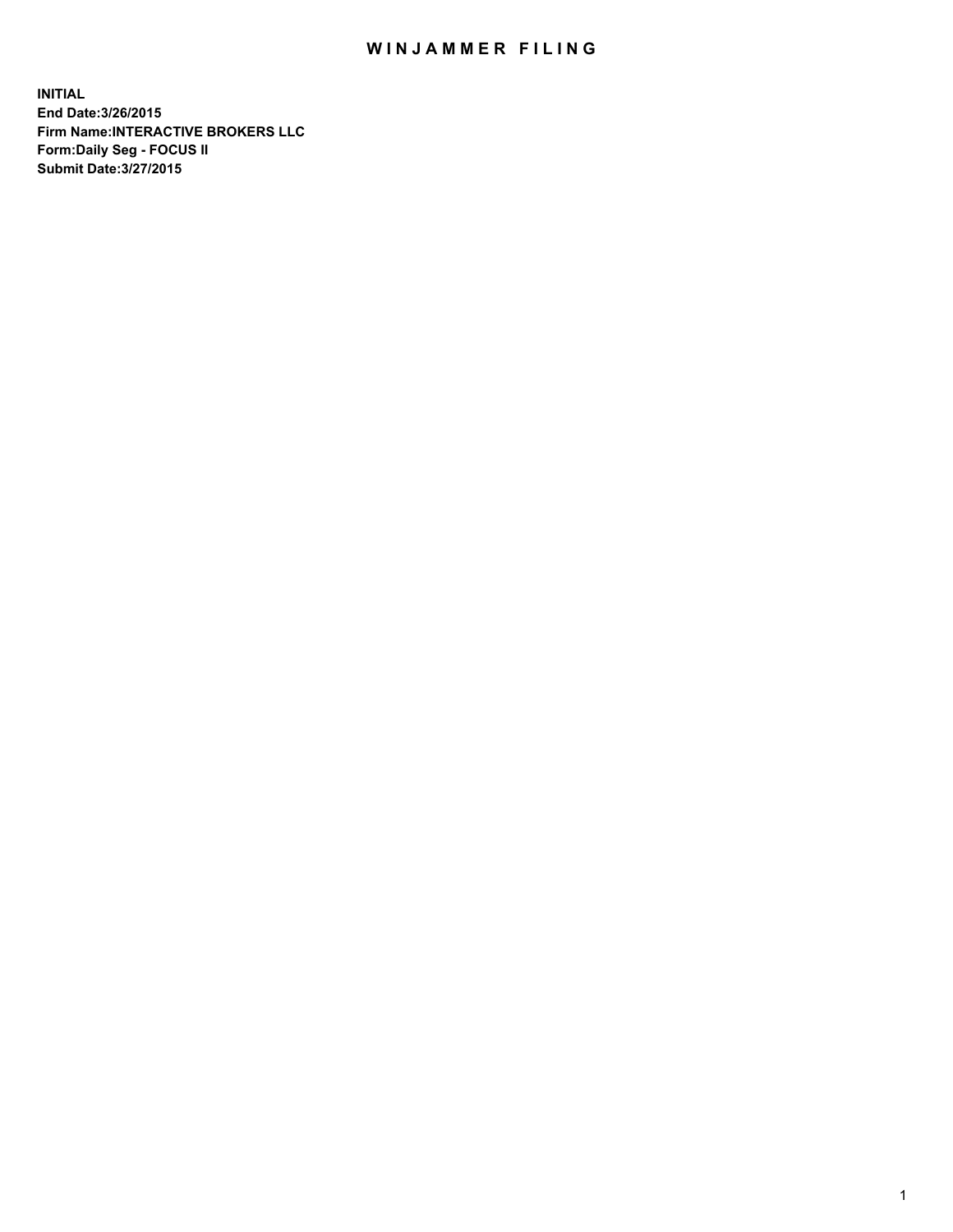## **INITIAL End Date:3/26/2015 Firm Name:INTERACTIVE BROKERS LLC Form:Daily Seg - FOCUS II Submit Date:3/27/2015 Daily Segregation - Cover Page**

| Name of Company                                                                   | <b>INTERACTIVE BROKERS LLC</b>                      |
|-----------------------------------------------------------------------------------|-----------------------------------------------------|
| <b>Contact Name</b>                                                               | <b>Michael Ellman</b>                               |
| <b>Contact Phone Number</b>                                                       | 203-422-8926                                        |
| <b>Contact Email Address</b>                                                      | mellman@interactivebrokers.co                       |
|                                                                                   | $\underline{\mathbf{m}}$                            |
| FCM's Customer Segregated Funds Residual Interest Target (choose one):            |                                                     |
| a. Minimum dollar amount: ; or                                                    | $\overline{\mathbf{0}}$                             |
| b. Minimum percentage of customer segregated funds required:% ; or                | 0                                                   |
| c. Dollar amount range between: and; or                                           | 155,000,000 245,000,000                             |
| d. Percentage range of customer segregated funds required between:% and%.         | 00                                                  |
| FCM's Customer Secured Amount Funds Residual Interest Target (choose one):        |                                                     |
| a. Minimum dollar amount: ; or                                                    | $\overline{\mathbf{0}}$                             |
| b. Minimum percentage of customer secured funds required:% ; or                   | 0                                                   |
| c. Dollar amount range between: and; or                                           | 80,000,000 120,000,000                              |
| d. Percentage range of customer secured funds required between:% and%.            | 00                                                  |
| FCM's Cleared Swaps Customer Collateral Residual Interest Target (choose one):    |                                                     |
| a. Minimum dollar amount: ; or                                                    |                                                     |
| b. Minimum percentage of cleared swaps customer collateral required:% ; or        | $\overline{\mathbf{0}}$<br>$\underline{\mathbf{0}}$ |
| c. Dollar amount range between: and; or                                           | 0 <sub>0</sub>                                      |
| d. Percentage range of cleared swaps customer collateral required between:% and%. | 0 <sub>0</sub>                                      |
|                                                                                   |                                                     |
| Current ANC:on                                                                    | 2,569,019,459 26-MAR-2015                           |
| <b>Broker Dealer Minimum</b>                                                      | 264,913,695                                         |
| Debit/Deficit - CustomersCurrent AmountGross Amount                               |                                                     |
| Domestic Debit/Deficit                                                            | 2,753,940                                           |
| Foreign Debit/Deficit                                                             | 4,716,700 0                                         |
| Debit/Deficit - Non CustomersCurrent AmountGross Amount                           |                                                     |
| Domestic Debit/Deficit                                                            | 0 <sub>0</sub>                                      |
| Foreign Debit/Deficit                                                             | 0 <sub>0</sub>                                      |
| Proprietary Profit/Loss                                                           |                                                     |
| Domestic Profit/Loss                                                              | $\overline{\mathbf{0}}$                             |
| Foreign Profit/Loss                                                               | $\underline{\mathbf{0}}$                            |
| Proprietary Open Trade Equity                                                     |                                                     |
| Domestic OTE                                                                      | <u>0</u>                                            |
| Foreign OTE                                                                       | <u>0</u>                                            |
| <b>SPAN</b>                                                                       |                                                     |
| <b>Customer SPAN Calculation</b>                                                  | 1,267,655,464                                       |
| Non-Customer SPAN Calcualation                                                    | 20,038,879                                          |
| Proprietary Capital Charges                                                       | <u>0</u>                                            |
| Minimum Dollar Amount Requirement                                                 | 20,000,000 [7465]                                   |
| Other NFA Dollar Amount Requirement                                               | 22,075,859 [7475]                                   |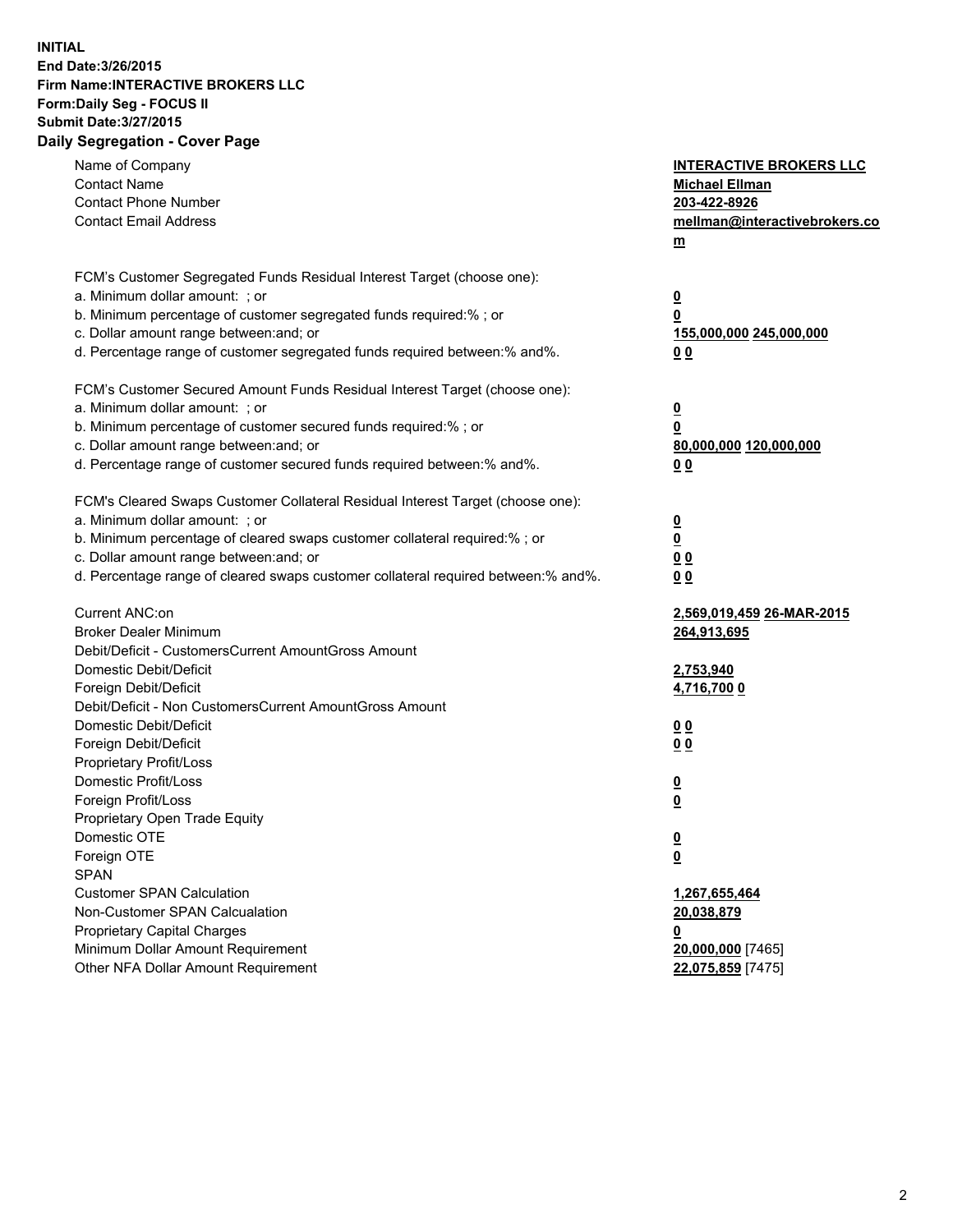## **INITIAL End Date:3/26/2015 Firm Name:INTERACTIVE BROKERS LLC Form:Daily Seg - FOCUS II Submit Date:3/27/2015 Daily Segregation - Secured Amounts**

| $0$ [7305]<br>421, 169, 744 [7315]<br>$0$ [7317]<br>Net unrealized profit (loss) in open futures contracts traded on a foreign board of trade<br>3,147,803 [7325] |
|-------------------------------------------------------------------------------------------------------------------------------------------------------------------|
|                                                                                                                                                                   |
|                                                                                                                                                                   |
|                                                                                                                                                                   |
|                                                                                                                                                                   |
|                                                                                                                                                                   |
|                                                                                                                                                                   |
|                                                                                                                                                                   |
|                                                                                                                                                                   |
| 294,393 [7335]                                                                                                                                                    |
| -114,335 [7337]                                                                                                                                                   |
| 424,497,605 [7345]                                                                                                                                                |
| 4,716,700 [7351]                                                                                                                                                  |
| 0 [7352] 4,716,700 [7354]                                                                                                                                         |
| 429,214,305 [7355]                                                                                                                                                |
|                                                                                                                                                                   |
| Greater of amount required to be set aside pursuant to foreign jurisdiction (above) or line<br>429,214,305 [7360]                                                 |
|                                                                                                                                                                   |
|                                                                                                                                                                   |
|                                                                                                                                                                   |
| 18,936,771 [7500]                                                                                                                                                 |
| 0 [7520] 18,936,771 [7530]                                                                                                                                        |
|                                                                                                                                                                   |
| 363,676,761 [7540]                                                                                                                                                |
| 0 [7560] 363,676,761 [7570]                                                                                                                                       |
|                                                                                                                                                                   |
| $0$ [7580]                                                                                                                                                        |
| $0$ [7590]                                                                                                                                                        |
| $0$ [7600]                                                                                                                                                        |
| $0$ [7610]                                                                                                                                                        |
| 0 [7615] 0 [7620]                                                                                                                                                 |
|                                                                                                                                                                   |
| $0$ [7640]                                                                                                                                                        |
| $0$ [7650]                                                                                                                                                        |
| $0$ [7660]                                                                                                                                                        |
| $0$ [7670]                                                                                                                                                        |
| 0 [7675] 0 [7680]                                                                                                                                                 |
|                                                                                                                                                                   |
| 158,421,208 [7700]                                                                                                                                                |
| $0$ [7710]                                                                                                                                                        |
| -6,270,072 [7720]                                                                                                                                                 |
| 294,401 [7730]                                                                                                                                                    |
| <mark>-114,335</mark> [7735] 152,331,202 [7740]                                                                                                                   |
| $0$ [7760]                                                                                                                                                        |
| $0$ [7765]                                                                                                                                                        |
| 534,944,734 [7770]                                                                                                                                                |
| Excess (deficiency) Set Aside for Secured Amount (subtract line 7 Secured Statement<br>105,730,429 [7380]                                                         |
|                                                                                                                                                                   |
| 80,000,000 [7780]                                                                                                                                                 |
| Excess (deficiency) funds in separate 30.7 accounts over (under) Management Target<br>25,730,429 [7785]                                                           |
|                                                                                                                                                                   |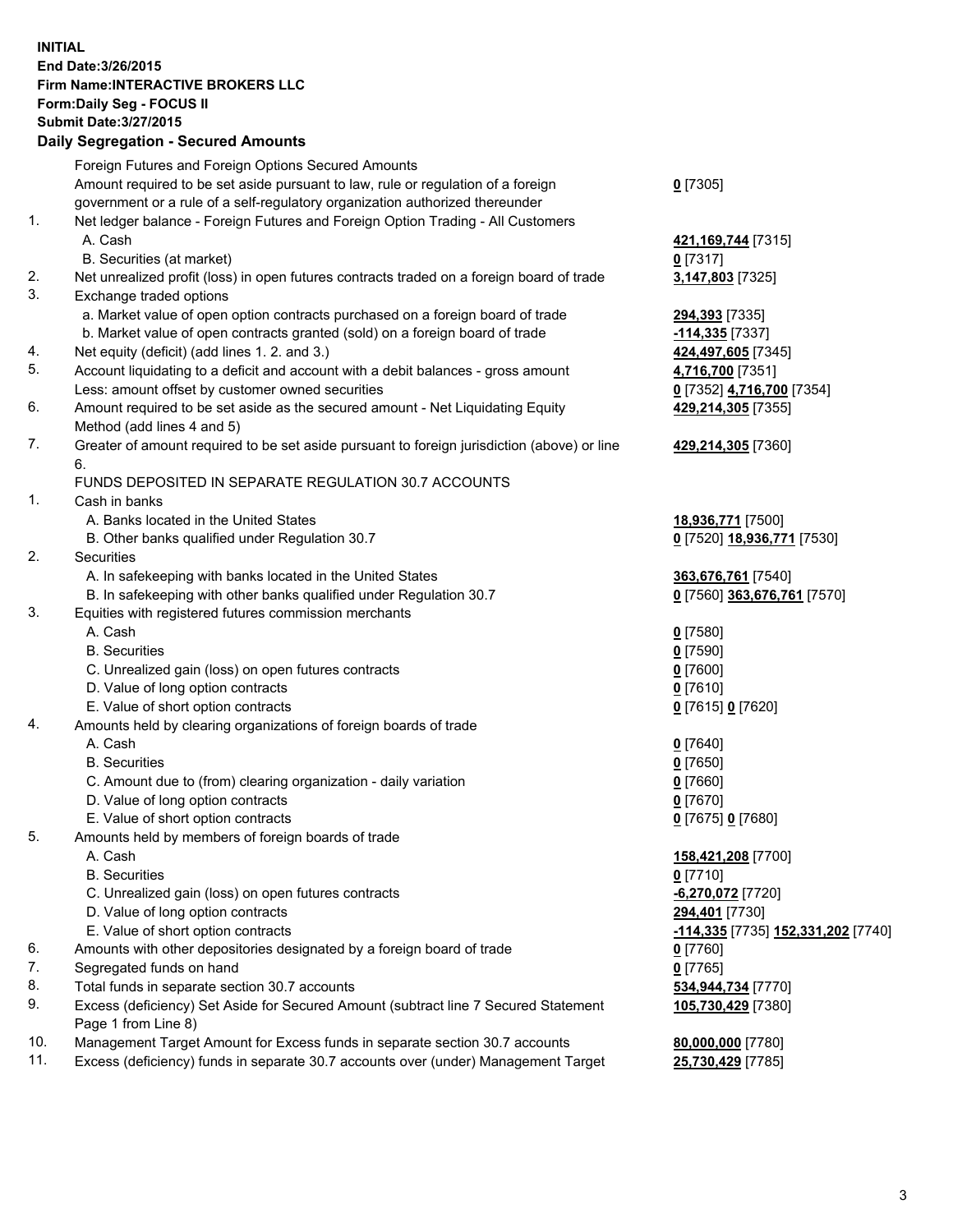**INITIAL End Date:3/26/2015 Firm Name:INTERACTIVE BROKERS LLC Form:Daily Seg - FOCUS II Submit Date:3/27/2015 Daily Segregation - Segregation Statement** SEGREGATION REQUIREMENTS(Section 4d(2) of the CEAct) 1. Net ledger balance A. Cash **2,571,791,270** [7010] B. Securities (at market) **0** [7020] 2. Net unrealized profit (loss) in open futures contracts traded on a contract market **-37,281,571** [7030] 3. Exchange traded options A. Add market value of open option contracts purchased on a contract market **125,485,180** [7032] B. Deduct market value of open option contracts granted (sold) on a contract market **-201,207,670** [7033] 4. Net equity (deficit) (add lines 1, 2 and 3) **2,458,787,209** [7040] 5. Accounts liquidating to a deficit and accounts with debit balances - gross amount **2,753,940** [7045] Less: amount offset by customer securities **0** [7047] **2,753,940** [7050] 6. Amount required to be segregated (add lines 4 and 5) **2,461,541,149** [7060] FUNDS IN SEGREGATED ACCOUNTS 7. Deposited in segregated funds bank accounts A. Cash **266,473,572** [7070] B. Securities representing investments of customers' funds (at market) **1,469,432,713** [7080] C. Securities held for particular customers or option customers in lieu of cash (at market) **0** [7090] 8. Margins on deposit with derivatives clearing organizations of contract markets A. Cash **12,748,508** [7100] B. Securities representing investments of customers' funds (at market) **109,222,766** [7110] C. Securities held for particular customers or option customers in lieu of cash (at market) **0** [7120] 9. Net settlement from (to) derivatives clearing organizations of contract markets **1,331,735** [7130] 10. Exchange traded options A. Value of open long option contracts **2,922,956** [7132] B. Value of open short option contracts **-7,970,716** [7133] 11. Net equities with other FCMs A. Net liquidating equity **-60,467,976** [7140] B. Securities representing investments of customers' funds (at market) **878,114,257** [7160] C. Securities held for particular customers or option customers in lieu of cash (at market) **0** [7170] 12. Segregated funds on hand **0** [7150] 13. Total amount in segregation (add lines 7 through 12) **2,671,807,815** [7180] 14. Excess (deficiency) funds in segregation (subtract line 6 from line 13) **210,266,666** [7190] 15. Management Target Amount for Excess funds in segregation **155,000,000** [7194]

16. Excess (deficiency) funds in segregation over (under) Management Target Amount Excess

**55,266,666** [7198]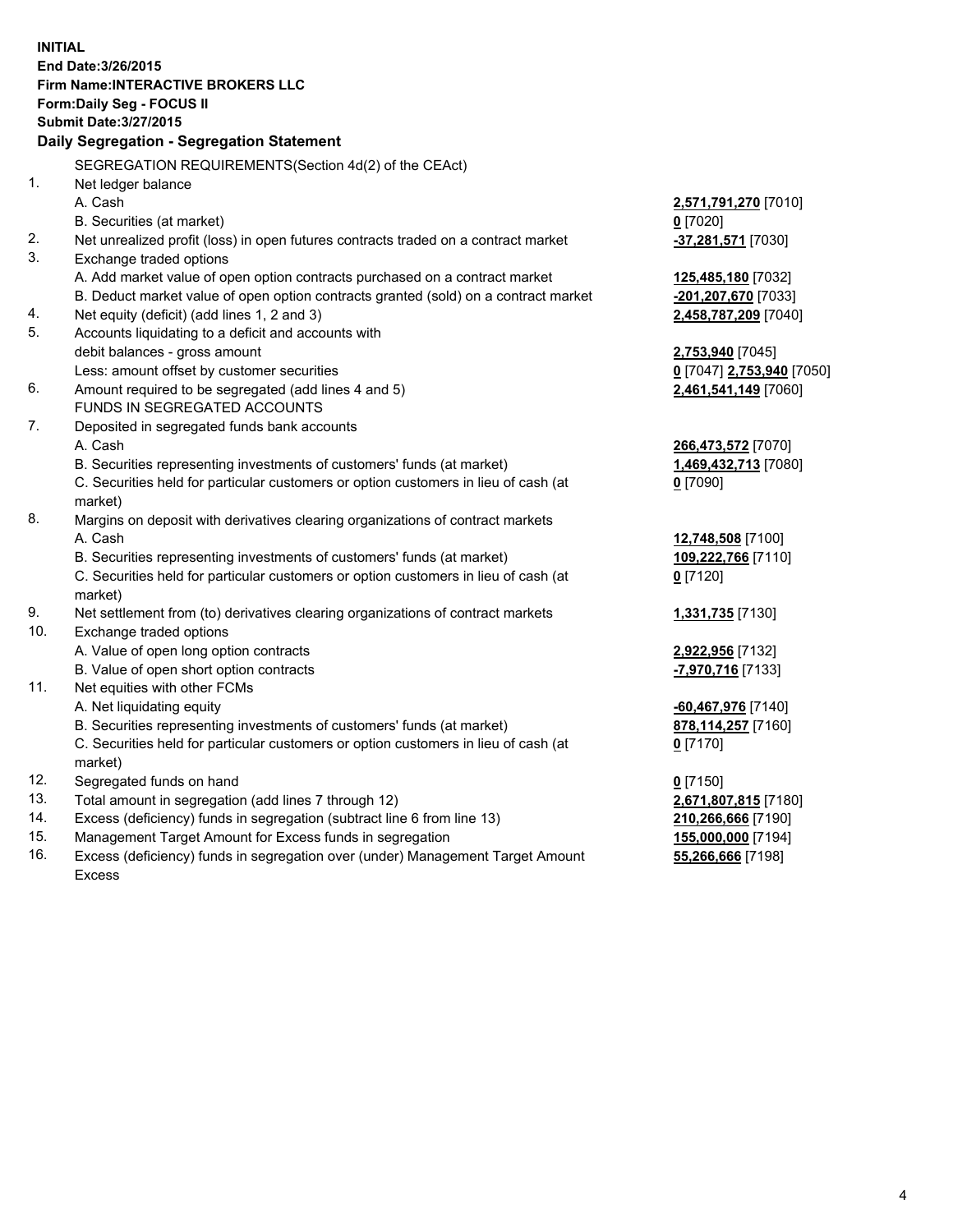## **INITIAL End Date:3/26/2015 Firm Name:INTERACTIVE BROKERS LLC Form:Daily Seg - FOCUS II Submit Date:3/27/2015 Daily Segregation - Supplemental**

| $\blacksquare$           | Total gross margin deficiencies - Segregated Funds Origin                              | 161,364 [9100] |
|--------------------------|----------------------------------------------------------------------------------------|----------------|
| $\blacksquare$           | Total gross margin deficiencies - Secured Funds Origin                                 | 81,621 [9101]  |
| $\blacksquare$           | Total gross margin deficiencies - Cleared Swaps Customer Collateral Funds Origin       | $0$ [9102]     |
| $\blacksquare$           | Total gross margin deficiencies - Noncustomer and Proprietary Accounts Origin          | $0$ [9103]     |
| $\blacksquare$           | Total number of accounts contributing to total gross margin deficiencies - Segregated  | 4 [9104]       |
|                          | Funds Origin                                                                           |                |
| $\blacksquare$           | Total number of accounts contributing to total gross margin deficiencies - Secured     | $4$ [9105]     |
|                          | Funds Origin                                                                           |                |
| $\overline{\phantom{a}}$ | Total number of accounts contributing to the total gross margin deficiencies - Cleared | $0$ [9106]     |
|                          | Swaps Customer Collateral Funds Origin                                                 |                |
| -                        | Total number of accounts contributing to the total gross margin deficiencies -         | $0$ [9107]     |
|                          | Noncustomer and Proprietary Accounts Origin                                            |                |
| $\blacksquare$           | Upload a copy of the firm's daily margin report the FCM uses to issue margin calls     |                |
|                          | which corresponds with the reporting date.                                             |                |

03.26.2015 Commodity Margin Deficiency Report.xls